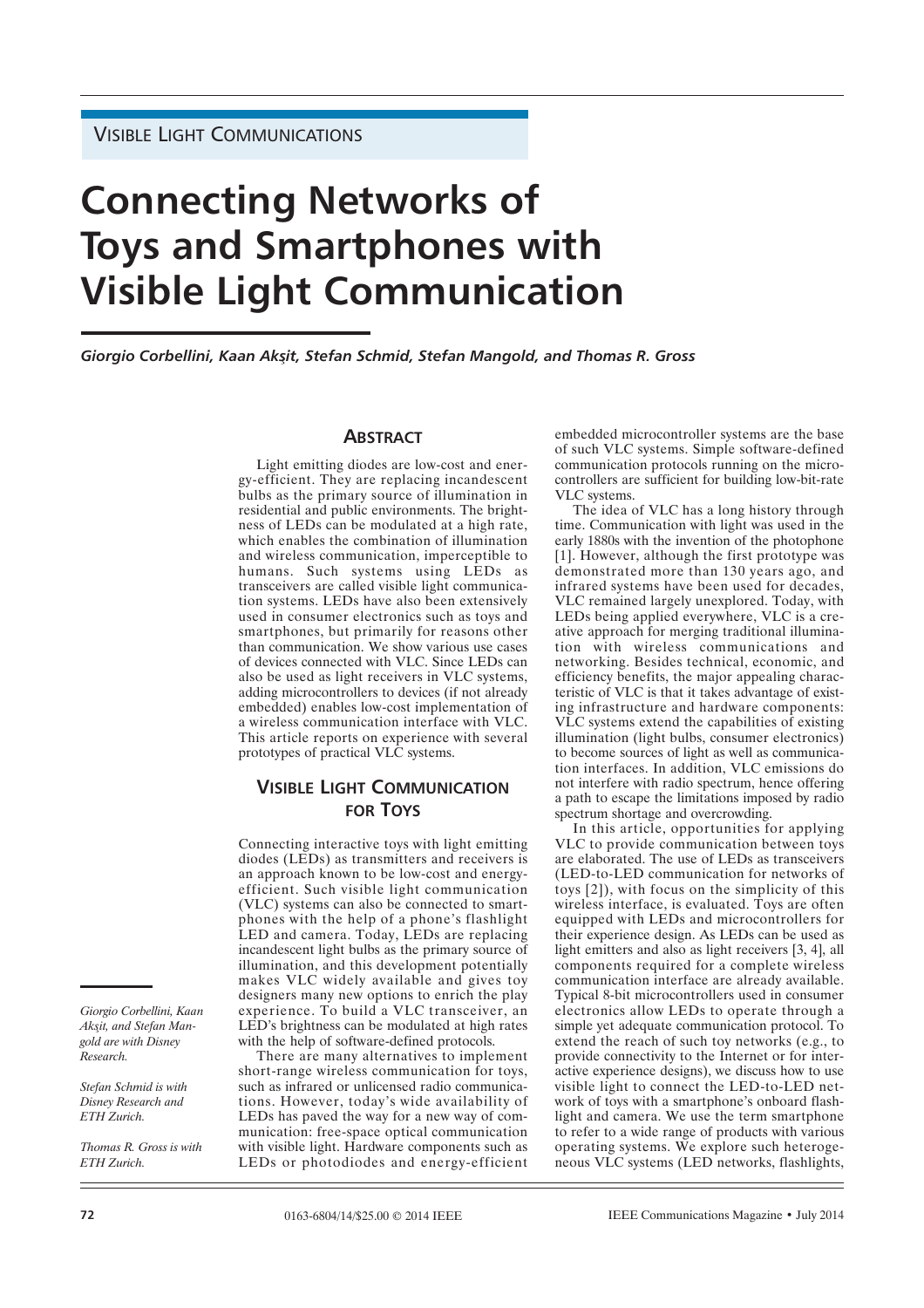and cameras) to enrich the storytelling and play patterns of connected toys. As we aim to examine the landscape, we investigate proof-of-concepts prototypes without the impediments of existing standards.

## **USE CASES**

There is a growing interest in toys that are wirelessly connected with each other, and to computers or smartphones. So far, VLC has been mainly considered as a replacement of radio communication to provide Internet access, but other creative use case scenarios, especially in the domain of toys, have not been seriously considered. Many toy applications require only a moderate bit rate (1000 b/s) at short communication ranges (3 m), which can be reached with LED-to-LED networking, or by means of VLC in general. Some example use case scenarios are introduced in the following sections. Figure 1 illustrates a couple of the scenarios.

#### **HOME NETWORKS**

LED-based lights are preferred over incandescent light bulbs because of their longer lifetime and higher energy efficiency. With this trend, more and more devices find their way into the home automation and networking market that can facilitate the rollout of VLC-based solutions. Light sources communicate directly with each other or with devices in their field of view. Identifying a device's location is realized by broadcasting location markers with different lights, as well as light-intensity-based ranging and trilateration. Light bulbs close to each other can form a distribution network that forwards data to a gateway. To avoid the drawback of communication only being available when lights are on and not during the day when lights are usually switched off, short and nearly invisible light pulses with pulse-position modulation can be applied. This concept is already proposed in IEEE 802.15.7 [5, 6].

## **LED-TO-LED COMMUNICATION NETWORKS FOR TOYS**

An LED-to-LED VLC system must provide the necessary networking functionality such as coordinated medium access, network management, and security [3, 7]. LED-to-LED VLC offers appealing support to provide toy-to-toy communication over short ranges. Note that LEDs are widely available in toys. Toy cars equipped with LEDs could exchange data to trigger events when in close proximity. A toy car's front and back lights can be used to exchange data when pointed toward each other. Depending on the car's positions, the toys might react in different ways. For example, they can mimic a discussion if they face each other, or trigger engine, brake, or honking sounds. Collectible toys can identify the status of a collection and indicate that the set is complete by lighting up when the set is put together.

#### **INTERACTIVE FASHION AND FABRICS**

Embedding LEDs into clothes has been done before and often demonstrated. Illuminated clothing is well established for entertainment



Fiqure 1. VLC use cases ( $©$  Disney): Users can interact with toys using a smartphone's flashlight as the VLC source and the camera as the receiver. Toys transmit and receive packets with LEDs.

and in safety applications. LED-based transceivers can be used to enrich the experience design toward interactivity. For example, a shirt with VLC-enabled LEDs is able to not only show patterns and transmit data, but also receive data packets from many directions. Each individual LED can serve as a transceiver. For example, as soon as one of the LEDs receives a packet, a visible light pattern can begin to flow over the shirt, starting from the LED that received the packet first. While dancing together or shaking hands, light could be passed from one person's shirt to another person's shirt. It is easy to imagine a wide variety of novel experience designs with interactive transceiver LEDs in fashion.

## **TOYS WITHOUT RADIO EMISSION**

Free space optics using visible light or infrared has always been regarded as non-intrusive and safe. This view is also reflected by the fact that use of VLC or infrared communication is often permitted in places where radio communication is forbidden (e.g., inside hospitals or aircraft during takeoff and landing). Contrary to infrared, the human eye reacts to visible light and closes its iris upon strong incoming light to protect the eye against unwanted exposure. This could be an important benefit of VLC over infrared.

## **TOY COMMUNICATION WITH SMARTPHONES**

LEDs can also receive data from LED flashlights of a phone and transmit back to a phone's camera. Figure 1 illustrates example use cases. The achievable data rate in both directions is on the order of a few bits per second, which is enough for many toy applications. Using a smartphone's flashlight to trigger events in toys does not require a high channel capacity, but could already add a new play experience. Transmitting short status indicators back to the camera might take a few seconds, which is acceptable. The main advantage of VLC in such scenarios is the ease of use: without any authentication, and by only pointing a flashlight toward a toy, the toy can be reconfigured so that its play pattern can evolve over time. LED-tosmartphone communication can be used to transmit location markers for augmented reality or let the phone play some sounds while playing. Since users can see where the light is directed, and therefore also where the communication is directed, eavesdropping can be avoided by letting the user control the direction of the light beam.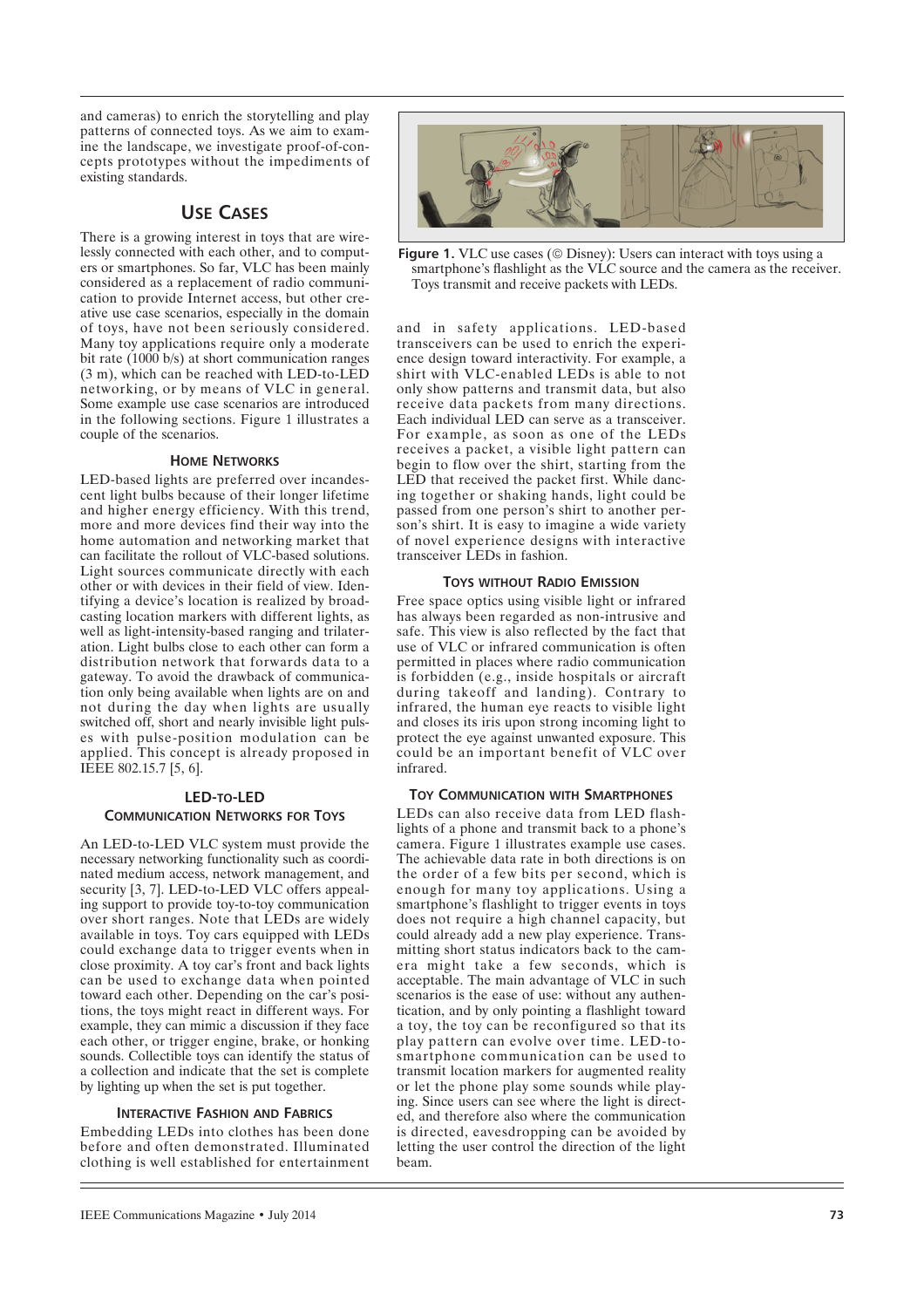

**Figure 2.** Photographs showing different parts of the integrated system: top left: a view of the overall experimental setup from the top; bottom left: a microcontroller with an LED able to act as a transceiver; right: a smartphone running an application developed for experimental tests.

## **SYSTEM DESIGN**

System aspects and software components for the realization of three VLC communication modes determine the overall design of VLC systems. For the application area discussed here, we identify three communication modes, and a heterogeneous approach that supports all modes is required. The first communication mode is LEDto-LED communication, in which two or more devices equipped with microcontrollers and LEDs exchange data using visible light and a software-defined protocol. LEDs are used to transmit and receive data [7]. The protocol enables acknowledged transmissions in all directions. The second mode is smartphone-to-LED communication, which uses a phone's flashlight LED to communicate with the devices. Devices receive with the LEDs, but will not transmit back any data or acknowledgments. The third mode is the LED-to-camera communication mode, in which a phone's camera receives packets from a device's LED. Modes two and three support twoway communication with acknowledgments only when they are combined with each other. For the toy and consumer electronics scenarios described earlier, it is important that the system be based on a low-cost approach, and ideally that the three modes can coexist with each other.

The IEEE 802.15.7 standard defines its own physical (PHY) and medium access control (MAC) layers for VLC. The standard includes three different PHY layers with different data rates that do not interoperate. To build a VLC system that is compliant with the IEEE standard, a certain level of complexity is already required. We developed systems that differ from the VLC standard to keep our approach simple, softwaredefined, and based on hardware components readily available (microcontroller and LED transceivers in the toys, flashlight LEDs and cameras on the phones) to explore lowest-cost solutions. Figure 2 depicts a heterogeneous lowcomplex VLC system with its three communication modes.

## **LED-TO-LED COMMUNICATION**

An LED in a toy is used as a data transmitter and receiver in slotted half-duplex mode so that the same LED does not transmit and receive at the same time. LEDs of different toys have to synchronize their light patterns. The necessary protocols for synchronization and communication can all be implemented in software. LED-to-LED communication is therefore low-cost, and the implementation is of low complexity. It has been shown to be robust enough to support small networks of devices all communicating with each other [7]. The achievable system throughput is on the order of several hundreds of bits per second at distances on the order of a few meters, with an 8-bit 16 MHz microcontroller [7]. Sensitivity (for larger distance) and system clock (for increased throughput) can be improved with more sophisticated microcontrollers (more precise clocks and analog-todigital converters).

## **SMARTPHONE-TO-LED COMMUNICATION WITH THE FLASHLIGHT LED**

Modern smartphones are equipped with cameras and flashlights. The flashlight can operate to blink at given frequencies. We experimentally found out that the flashlight frequency can be up to 50 Hz with today's smartphones. However, the frequency is not constant over time because the flashlight is controlled by the operating system, and depending on the process scheduling, the flashlight's light pattern deviates significantly from the intended pattern.

In the implementation, every information bit is mapped to light pulses with different durations. To transmit a bit 1, a pulse with the duration of 250 ms is transmitted. A bit 0 is encoded into a pulse duration of 310 ms. These values are two possible combinations of values that match the timing restriction of existing smartphones.

The receiving part is implemented in software running on a microcontroller attached to an LED. The program collects readings from an analog-to-digital converter (ADC) that measures the remaining voltage over the LED and decodes the voltage measurements into meaningful bits by detecting the duration of received pulses. In the prototype, the packet size is 4 bits.

## **LED-TO-SMARTPHONE COMMUNICATION WITH THE CAMERA**

A link from an LED to a smartphone can be built using the phone's camera. The general idea behind detecting bits through a camera is to associate an LED's blinking frequencies to a 0 or 1 bit, depending on the frequency. The phone's software identifies the frequencies; therefore, the camera must capture several consecutive frames. A picture of an LED taken with a camera contains the LED and the surrounding environment. However, only a portion of the picture conveys useful information. We call this portion of a frame the region of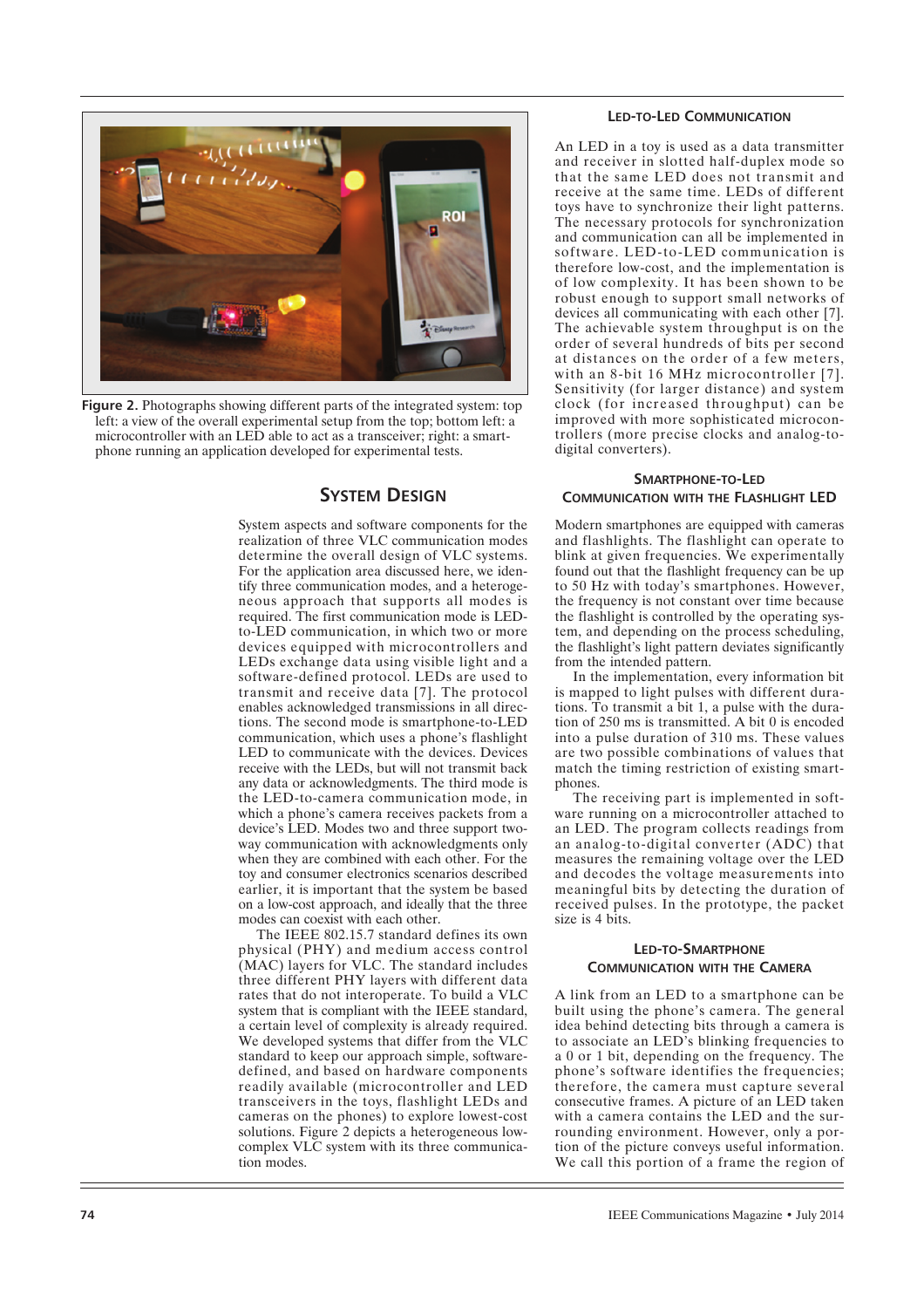interest (ROI). To achieve a high signal-tonoise ratio (SNR), it is important that the ROI includes the LED and discards the surrounding portion of the frame. Since the ROI fills only a portion of every frame, it is possible to decode bits from multiple LEDs placed in front of one camera as long as there is only one LED per ROI. Although in this article we focus on communication involving only a single LED, the extension to multiple LEDs is straightforward.

Most cameras integrated into smartphones can sample at a maximum rate of 30 fps. The Nyquist criterion dictates that the maximum detectable intensity variation frequency with a camera is 15 Hz with 30 fps. We analyze two possible methods of operation to detect bits transmitted by an LED: the *Blink* method and the *Aliasing* method. In the Blink method, the LED flickers at rates visible to the human eye (around 10 Hz in our implementation), whereas in the Aliasing method, the LED is modulated at high rates such that the LED is perceived as constantly turned on. Both methods are implemented to receive small packets with the size of 4 b/packet.

The Aliasing method takes advantage of the aliasing artifacts that arise when the camera's sampling rate is slower than half the blinking rate of the LED. Examples of aliasing distortion appear when an object moves fast in front of a camera (e.g., the wheel of a car or the rotor blade of a helicopter) creating unwanted visible effects. The implementation of the LED-tocamera system exploits the aliasing artifacts. The camera takes several consecutive pictures over a capture time window (1–2 s) and stores the average light present inside every ROI in a vector. The vector of measurements contains values that are different from each other for at least two reasons: first, there is no synchronization between the LED and the camera; second, the blinking frequency of the LED is higher than the capture frequency of the camera. Since the LED blinks with constant frequency for an interval at least as long as the capture window, the frequency representation of the vector of measurements (obtained by Fourier transform) shows a peak at a frequency that depends on the blinking frequency of the LED. In the prototype implementation, two different blinking frequencies are used, one to encode bit 1 and another to encode bit 0. This is a slow process, but improvements are possible. For example, synchronizing transmitter and receiver, or using additional blinking frequencies should increase the system throughput.

An alternative way to decode bits exploits the fact that most cameras in smartphones cannot take an instantaneous picture. Instead, they use a fixed exposure time to capture an image. If the transmitting LED blinks with high frequency (goes on and off one or several times during the capture time) in front of the camera, the LED creates a predictable distortion in every image, called the *electronic rolling shutter effect* [8]. As a consequence of the rolling shutter effect, which depends on the blinking frequency of the LED, the image presents several vertical stripes. The rolling shutter effect is effi-

| <b>Communication mode</b>       | <b>LED-to-LED</b>            |
|---------------------------------|------------------------------|
| Processor                       | <b>Atmel Microcontroller</b> |
| <b>Clock</b>                    | <b>16 MHz</b>                |
| LED blinking frequency          | 1 MHz                        |
| LED type (transmit and receive) | $Red - 5$ mm                 |
| Packet size                     | Up to 255 bytes              |
| <b>ADC</b> resolution           | 10 bits                      |
| Encoding                        | Pulse position [7]           |
| Realistic data rate             | 8 kb/s                       |
| <b>Communication mode</b>       | Smartphone-to-LED            |
| Processor                       | ARM <sub>v7</sub>            |
| Clock                           | 1300 MHz                     |
| LED type (transmit)             | White bright flashlight      |
| LED type (receive)              | $Red - 5$ mm                 |
| LED blinking frequency          | 50 Hz (software limited)     |
| Packet size                     | 4 bits                       |
| Encoding                        | Pulse duration               |
| Realistic data rate             | 2 <sub>b/s</sub>             |
| <b>Communication mode</b>       | LED-to-smartphone            |
| Camera type                     | 8 megapixels                 |
| Sampling rate of the camera     | 30 fps                       |
| LED type (transmit)             | $Red - 5$ mm                 |
| Packet size                     | 4 bits                       |
| Encoding (blinking)             | <b>Pulse duration</b>        |
| Encoding (aliasing)             | Frequency shifting           |
| Realistic data rate (blinking)  | 1 b/s                        |
| Realistic data rate (aliasing)  | 0.5 b/s                      |

**Table 1.** System parameters.

cient and robust; however, it allows the camera to capture only the transmission of a single light source and requires a large ROI. In contrast, the aliasing method described above uses small ROIs to enable the reception of multiple LEDs (on the same transmitting device or separate sources) transmitting at the same time. In this article we analyze the communication using a single and small ROI. A technique for higher data transmission rates has already been investigated in [9].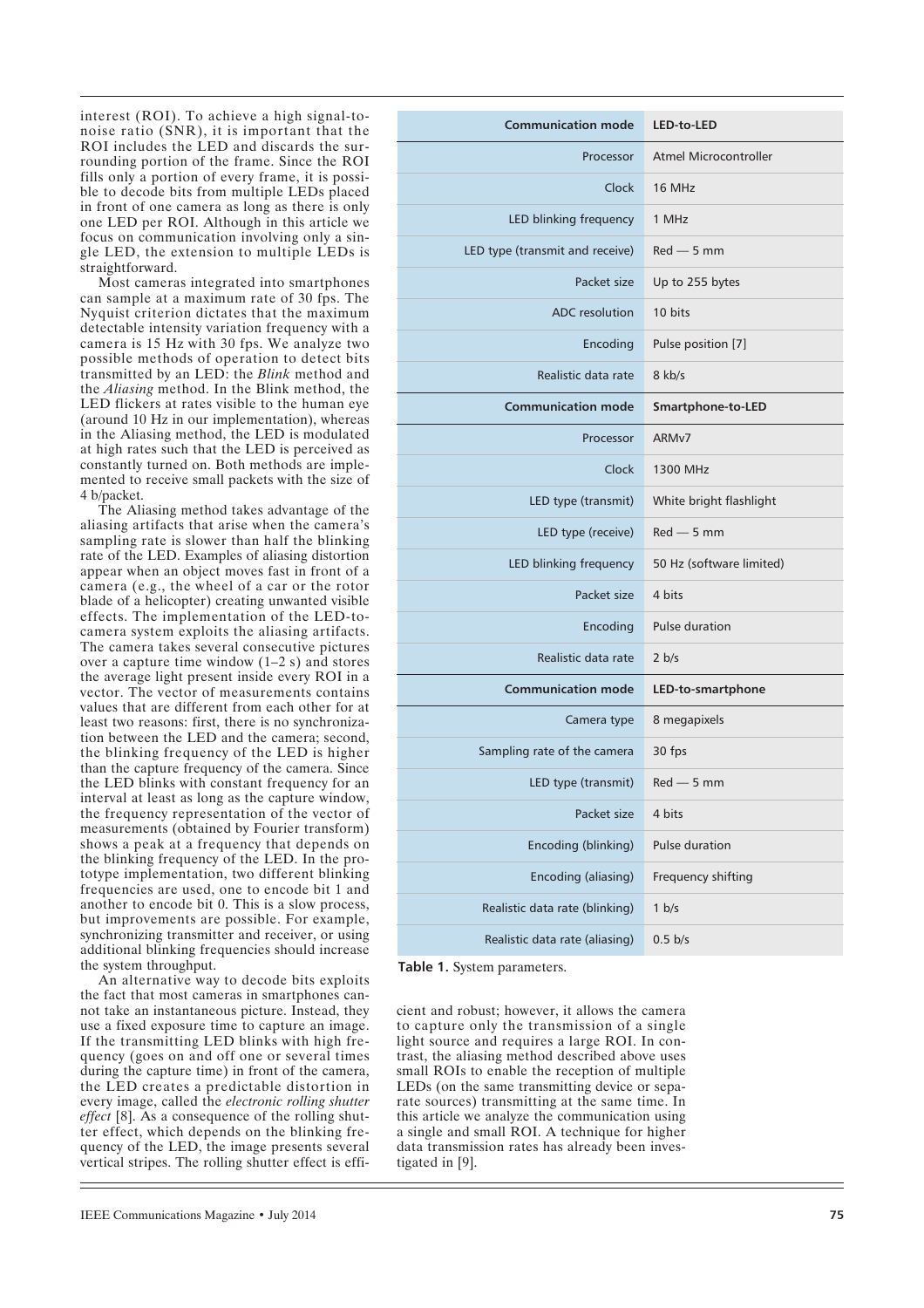#### **SECURITY, PRIVACY, RELIABILITY**

Traditional security features like network authentication and address handling are possible but not always needed in applications of connected toys. Furthermore, there is also minor demand for data security, because less sensitive data is transmitted over a network of toys compared to typical Internet traffic. With more sophisticated toys, however, the transmitted data might include the history of the toy's location coordinates or photos taken with the toy, and in such cases the system would require appropriate privacy protection. Toy networks



**Figure 3.** LED-to-LED communication mode: packet delivery ratio over distance for two communicating LEDs; throughput: up to 8 kb/s. Results are shown for distances of up to 2.5 m and for packet sizes of 1, 50, and 100 bytes. The communication protocol described in [7] is used for the data exchange.



**Figure 4.** Smartphone-to-LED communication mode: packet delivery ratio over distance for a flashlight communicating to a toy; throughput: up to 2 b/s. Results are shown for distances of up to 1.5 m. The flashlight speed limits the throughput.

might also carry control data from or to game consoles, which should operate reliably with low latency.

# **PRACTICAL EXPERIENCE**

The building blocks described in the previous sections can be combined to form a system that interconnects different VLC devices with different modes. We now provide a brief performance analysis, and describe experiences with our VLC testbed.

Figure 2 shows a complete VLC system that involves smartphones and microcontrollers connected to LEDs (Table 1 shows system parameters). Figure 2 (bottom left) shows one of the microcontrollers with an LED that is used for bidirectional LED-to-LED communication. Figure 2 (top left) depicts the complete experimental setup: several smartphones and microcontrollers are facing each other to exchange VLC data. Figure 2 (right) offers a view of the smartphone application that was developed for practical experience. The application augments the camera view with the ROI and buttons to trigger the transmission of VLC data packets using the flashlight.

The experimental setup depicted in Fig. 2 is used to demonstrate the practical use of VLC. We report on a number of experiences that involve all the building blocks previously described. The goal is to investigate the challenges of building proof-of-concept VLC prototypes.

The experiments were organized in three parts following the same order as the description earlier. In every experiment, we use the average packet delivery ratio (PDR) as the performance indicator. The PDR is an indicator of the quality of the system; it is equal to the percentage of transmitted packets received. When PDR is 100 percent, the receiver has received all packets. In every measurement the transmitter transmits 100 packets, and each measurement is repeated several times. All measurements were conducted in an indoor environment in the presence of both incandescent light and indirect sunlight interference.

Figure 3 shows the PDR of the LED-to-LED communication mode for varying distances between the transmitter and the receiver. It illustrates that two devices can communicate over a distance of 2 m very efficiently (PDR is 100 percent). Every data packet is acknowledged (ACK). If no ACK is received within a protocol-dependent timeout interval, the same data packet is transmitted again. This step is repeated up to a maximum of three times before the packet is discarded and counted as lost. The figure shows the performance for three different packet sizes. In the experiment, the transmitter and receiver are in line of sight and face each other. Depending on the type and field of view of the used LEDs, if the relative angle between transmitter and receiver increases, the PDR decreases because the LED's received signal strength decreases. This effect can be mitigated using lenses or LEDs with different cases and shapes, and a broader field of view.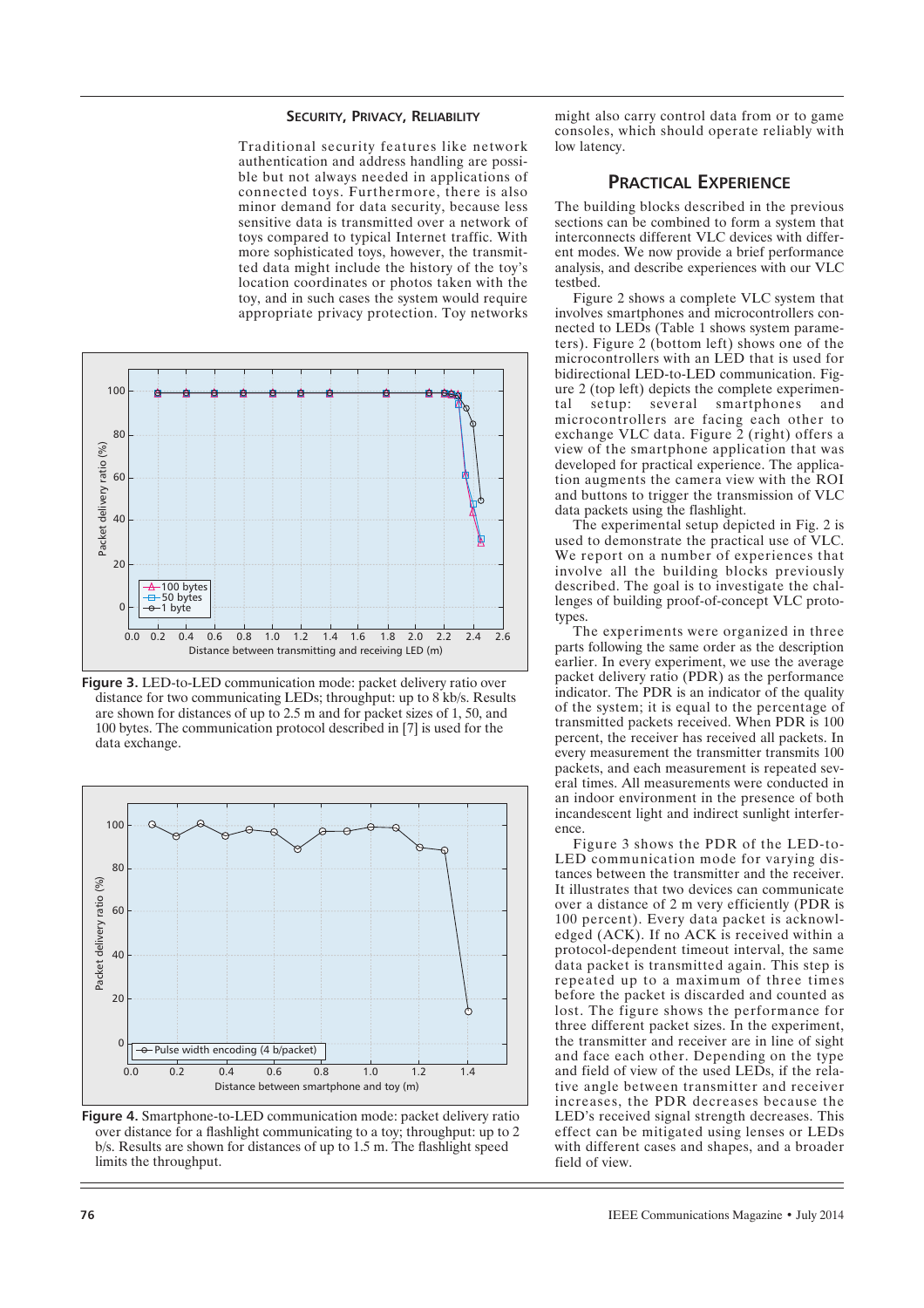Figure 4 shows the PDR of the smartphoneto-LED communication mode. The result is plotted for a packet size of 4 bits for different distances. Phone and LED positions are fixed during the experiment, and they are in line of sight of each other. When the microcontroller decodes a packet from the flashlight, it confirms the reception with an ACK (LED-to-smartphone camera). One packet is considered received if the smartphone receives the ACK. The ACK is transmitted using the Blinking method for the LED-to-camera mode (not Aliasing).

Figure 5 shows the performance of the LEDto-camera mode. We investigate the performance of one LED transmitting to one smartphone. The LED repeatedly transmits a packet of a length of 4 bits. The figure shows results for both the Blink and Aliasing methods. Both methods show similar performance and outperform the smartphoneto-LED mode (using the flashlight) in terms of achievable distance. The camera of the smartphone used for these experiments is very sensitive to the red light of the transmitting LED. However, since we consider an ROI with constant size, the sensitivity of the camera decreases with the distance and angle from the LED. The major challenge of this mode is the efficiency of the signal processing algorithm. For the experiments described in this article, we implemented a receiving algorithm using a publicly available computer vision library. Another challenge is false bit detection due to camera motion when capturing consecutive frames. To limit this effect, we use the built-in accelerometer and gyroscope to stop the bit recognition algorithm as soon as the phone moves.

Intensive use of the camera and the flashlight results in unwanted high power drain of the phone's battery. We also note an increase in the phone's temperature due to the heavy computation. Keeping the application running for 30 minutes drains a fully charged battery with our algorithms, which are not optimized for low energy consumption. Thus, this type of communication requires optimization and is useful when communication is needed only sporadically over short time periods.

## **CONCLUDING REMARKS**

Visible light communication is a creative approach to combine illumination, wireless communication, and novel play patterns for connected toys. Since it can be implemented at low cost with components that are available in many toys, VLC facilitates toy networking and, in addition, communication with phones via cameras and flashlights. This is possible without the need for extra hardware. In the future, free space optics (infrared or VLC) can play an interesting role complementing traditional radio communication in consumer electronics. The arrival of IEEE 802.15.7 [6], recent updates of the infrared communication standard IrDA [10], and the evolving lightweight IPv6 networking protocols originally developed at the Internet Engineering Task Force (IETF) for sensor networks and the Internet of Things [5] may provide the means to build such novel connected toys. This might well be referred to as the future Internet of Toys. Many



**Figure 5.** LED-to-smartphone communication mode: PDR over distance for an LED communicating to a camera; throughput: up to 1 b/s. Results are shown for distances of up to 1.5 m. The measurements result in the same packet loss ratio for both methods. However, the throughput is lower for the aliasing method because of the lower data rate (0.5 b/s and 1 b/s, respectively).

challenging system aspects remain to be addressed. One future research challenge lies in combining the different protocols and standards to create the necessary multimode communication. A system with this combination should remain low-cost (based on, e.g., software-defined protocols as in [7] or duty cycled as in [5]) and should not add unnecessary complexity or resource requirements.

#### **REFERENCES**

- [1] A. G. Bell, "The Photophone," *Science*, vol. 1, no. 11, 1880, pp. 130–31.
- [2] G. Corbellini *et al.*, "LED-to-LED Visible Light Communication for Mobile Applications," demo at ACM SIG-
- GRAPH MOBILE 2012, Aug. 2012. [3] S. Schmid *et al.*, "An LED-to-LED Visible Light Communication System with Software-based Synchronization," *IEEE Opt. Wireless Commun., IEEE GLOBECOM Workshop 2012*, Dec. 2012, pp. 1264–68.
- [4] P. Dietz, W. Yerazunis, and D. Leigh, "Very Low-Cost Sensing and Communication using Bidirectional LEDs," *UbiComp 2003: Ubiquitous Computing*, Springer, 2003, pp. 175–91.
- [5] Calipso Consortium, "Connect All IP-Based Smart Objects," Calipso Project in Objective ICT-2010.1.3 Internet-Connected Objects, work program in the EU Seventh Framework Programme (FP7-ICT/2007–2013), Jan. 2012.
- [6] S. Rajagopal, R. Roberts, and S.-K. Lim, "IEEE 802.15.7 Visible Light Communication: Modulation Schemes and Dimming Support," *IEEE Commun. Mag.*, vol. 50, Mar.
- 2012, pp. 72–82.<br>[7] S. Schmid *et al., "*LED-to-LED Visible Light Communica-<br>tion Networks,*" ACM MobiHoc,* July 2013.<br>[8] M. Meingast, C. Geyer, and S. Sastry, "Geometric Models of
- Rolling-Shutter Cameras," *Omnidirectional Vision, Camera Networks and Non-Classical Cameras*, Oct. 2005.
- [9] C. Danakis *et al.*, "Using a CMOS Camera Sensor for Visible Light Communication," *IEEE Optical Wireless Commun.*, *IEEE GLOBECOM Wksp*, 2012, Dec. 2012, pp. 1244–48.
- [10] A.M. Shah, G. Kitazumi, and M. Matsumoto, "Future Challenges of Irsimple Protocol: Efficient Flow Control Scheme and Long Distance Capability," Innovations in NGN: Future Network and Services, 2008, *1st ITU-T Kaleidoscope Academic Conf.*, May 2008, pp. 57–62.